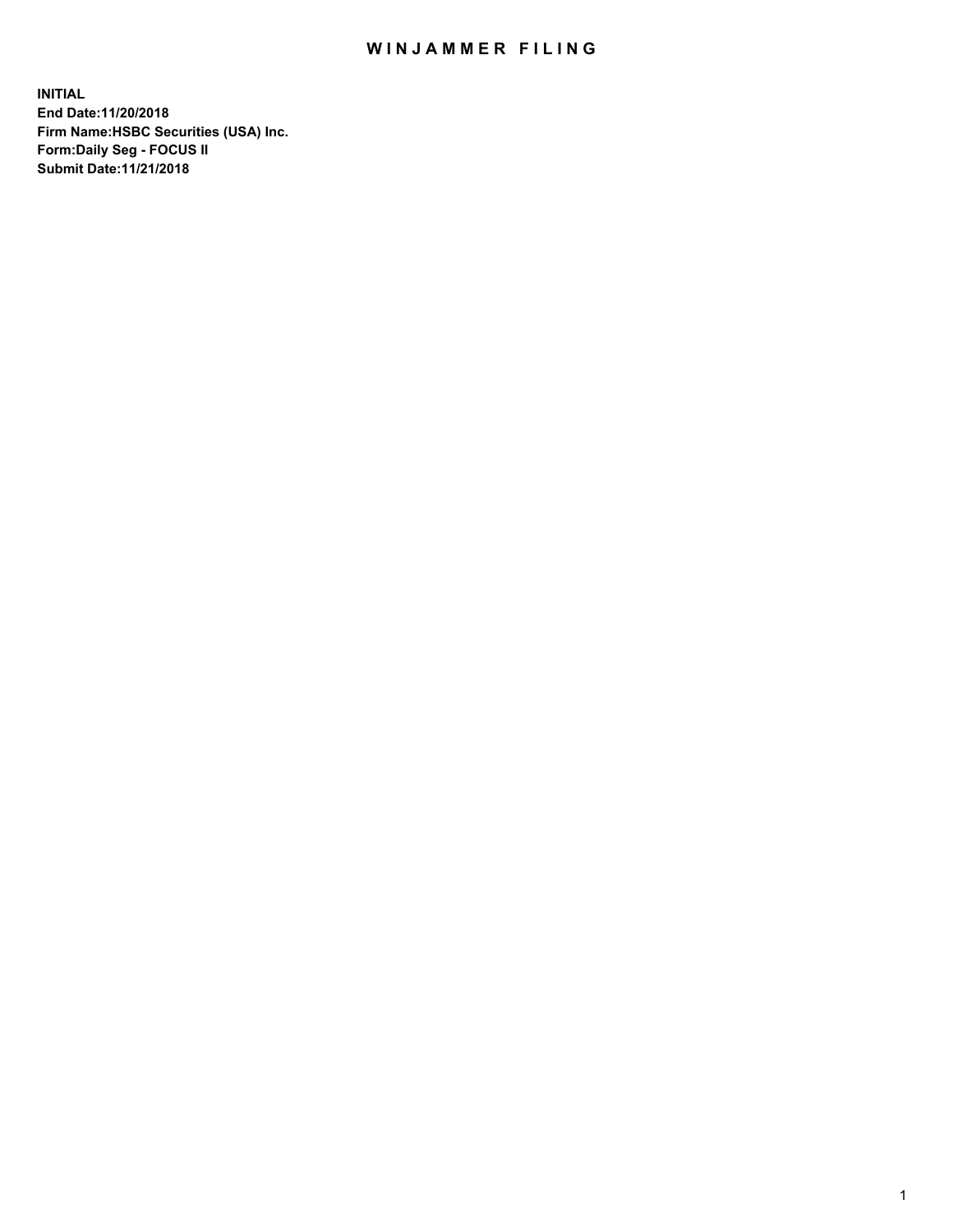**INITIAL End Date:11/20/2018 Firm Name:HSBC Securities (USA) Inc. Form:Daily Seg - FOCUS II Submit Date:11/21/2018 Daily Segregation - Cover Page**

| Name of Company                                                                                                                                                                                                                                                                                                                | <b>HSBC Securities (USA) Inc.</b>                    |
|--------------------------------------------------------------------------------------------------------------------------------------------------------------------------------------------------------------------------------------------------------------------------------------------------------------------------------|------------------------------------------------------|
| <b>Contact Name</b>                                                                                                                                                                                                                                                                                                            | <b>Michael Vacca</b>                                 |
| <b>Contact Phone Number</b>                                                                                                                                                                                                                                                                                                    | 212-525-7951                                         |
| <b>Contact Email Address</b>                                                                                                                                                                                                                                                                                                   | michael.vacca@us.hsbc.com                            |
| FCM's Customer Segregated Funds Residual Interest Target (choose one):<br>a. Minimum dollar amount: ; or<br>b. Minimum percentage of customer segregated funds required:% ; or<br>c. Dollar amount range between: and; or<br>d. Percentage range of customer segregated funds required between:% and%.                         | 109,000,000<br>₫<br>0 <sub>0</sub><br>0 <sub>0</sub> |
| FCM's Customer Secured Amount Funds Residual Interest Target (choose one):<br>a. Minimum dollar amount: ; or<br>b. Minimum percentage of customer secured funds required:%; or<br>c. Dollar amount range between: and; or<br>d. Percentage range of customer secured funds required between:% and%.                            | 25,000,000<br><u>0</u><br>0 <sub>0</sub><br>00       |
| FCM's Cleared Swaps Customer Collateral Residual Interest Target (choose one):<br>a. Minimum dollar amount: ; or<br>b. Minimum percentage of cleared swaps customer collateral required:% ; or<br>c. Dollar amount range between: and; or<br>d. Percentage range of cleared swaps customer collateral required between:% and%. | 100,000,000<br><u>0</u><br><u>00</u><br>00           |

Attach supporting documents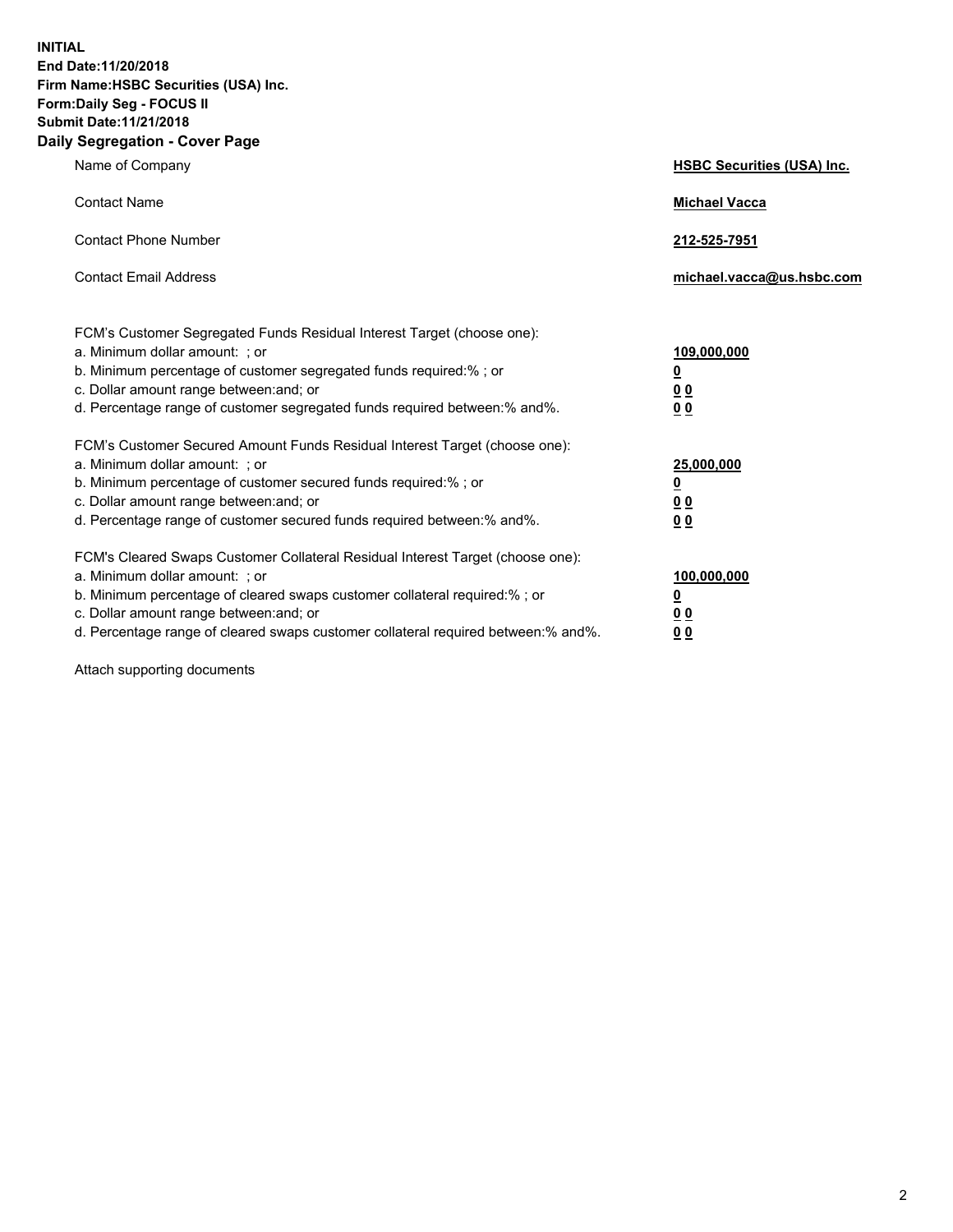**INITIAL End Date:11/20/2018 Firm Name:HSBC Securities (USA) Inc. Form:Daily Seg - FOCUS II Submit Date:11/21/2018 Daily Segregation - Secured Amounts** Foreign Futures and Foreign Options Secured Amounts Amount required to be set aside pursuant to law, rule or regulation of a foreign government or a rule of a self-regulatory organization authorized thereunder **0** [7305] 1. Net ledger balance - Foreign Futures and Foreign Option Trading - All Customers A. Cash **-860,561** [7315] B. Securities (at market) **62,990,986** [7317] 2. Net unrealized profit (loss) in open futures contracts traded on a foreign board of trade **71,451,633** [7325] 3. Exchange traded options a. Market value of open option contracts purchased on a foreign board of trade **0** [7335] b. Market value of open contracts granted (sold) on a foreign board of trade **0** [7337] 4. Net equity (deficit) (add lines 1. 2. and 3.) **133,582,058** [7345] 5. Account liquidating to a deficit and account with a debit balances - gross amount **818,894** [7351] Less: amount offset by customer owned securities **-816,127** [7352] **2,767** [7354] 6. Amount required to be set aside as the secured amount - Net Liquidating Equity Method (add lines 4 and 5) **133,584,825** [7355] 7. Greater of amount required to be set aside pursuant to foreign jurisdiction (above) or line 6. **133,584,825** [7360] FUNDS DEPOSITED IN SEPARATE REGULATION 30.7 ACCOUNTS 1. Cash in banks A. Banks located in the United States **33,799,968** [7500] B. Other banks qualified under Regulation 30.7 **0** [7520] **33,799,968** [7530] 2. Securities A. In safekeeping with banks located in the United States **26,621,070** [7540] B. In safekeeping with other banks qualified under Regulation 30.7 **29,714,846** [7560] **56,335,916** [7570] 3. Equities with registered futures commission merchants A. Cash **0** [7580] B. Securities **0** [7590] C. Unrealized gain (loss) on open futures contracts **0** [7600] D. Value of long option contracts **0** [7610] E. Value of short option contracts **0** [7615] **0** [7620] 4. Amounts held by clearing organizations of foreign boards of trade A. Cash **0** [7640] B. Securities **0** [7650] C. Amount due to (from) clearing organization - daily variation **0** [7660] D. Value of long option contracts **0** [7670] E. Value of short option contracts **0** [7675] **0** [7680] 5. Amounts held by members of foreign boards of trade A. Cash **-29,694,183** [7700] B. Securities **36,369,916** [7710] C. Unrealized gain (loss) on open futures contracts **71,451,633** [7720] D. Value of long option contracts **0** [7730] E. Value of short option contracts **0** [7735] **78,127,366** [7740] 6. Amounts with other depositories designated by a foreign board of trade **0** [7760] 7. Segregated funds on hand **0** [7765] 8. Total funds in separate section 30.7 accounts **168,263,250** [7770] 9. Excess (deficiency) Set Aside for Secured Amount (subtract line 7 Secured Statement Page 1 from Line 8) **34,678,425** [7380]

10. Management Target Amount for Excess funds in separate section 30.7 accounts **25,000,000** [7780]

11. Excess (deficiency) funds in separate 30.7 accounts over (under) Management Target **9,678,425** [7785]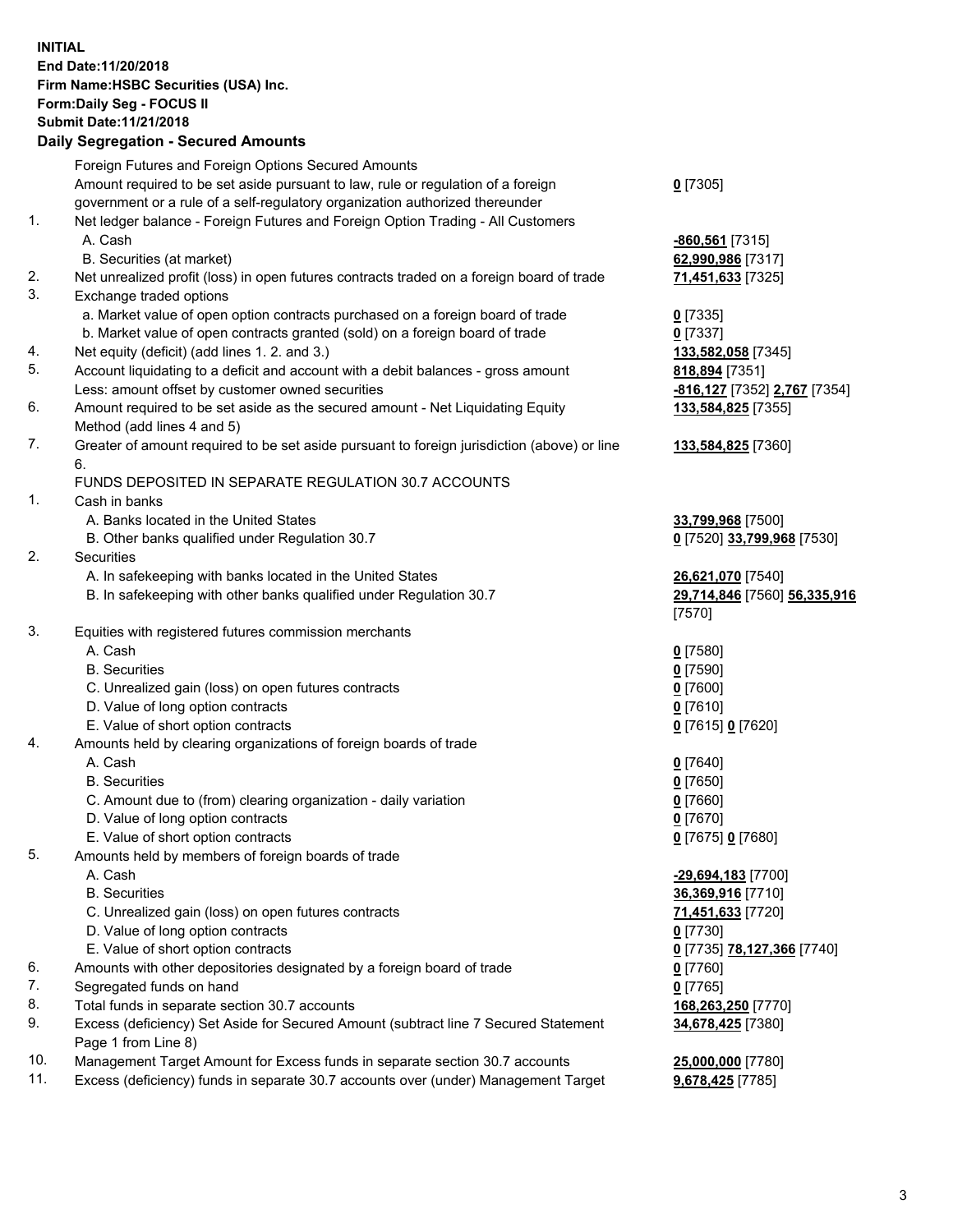|     | <b>INITIAL</b>                                                                                 |                                           |
|-----|------------------------------------------------------------------------------------------------|-------------------------------------------|
|     | End Date:11/20/2018                                                                            |                                           |
|     | Firm Name: HSBC Securities (USA) Inc.                                                          |                                           |
|     | Form: Daily Seg - FOCUS II                                                                     |                                           |
|     | <b>Submit Date:11/21/2018</b>                                                                  |                                           |
|     | Daily Segregation - Segregation Statement                                                      |                                           |
|     | SEGREGATION REQUIREMENTS (Section 4d(2) of the CEAct)                                          |                                           |
| 1.  | Net ledger balance                                                                             |                                           |
|     | A. Cash                                                                                        | 331,438,335 [7010]                        |
|     | B. Securities (at market)                                                                      | 1,923,617,887 [7020]                      |
| 2.  | Net unrealized profit (loss) in open futures contracts traded on a contract market             | -104,820,505 [7030]                       |
| 3.  | Exchange traded options                                                                        |                                           |
|     | A. Add market value of open option contracts purchased on a contract market                    | <u>423,959,249</u> [7032]                 |
|     | B. Deduct market value of open option contracts granted (sold) on a contract market            | -374,101,182 [7033]                       |
| 4.  | Net equity (deficit) (add lines 1, 2 and 3)                                                    | <u>2,200,093,784</u> [7040]               |
| 5.  | Accounts liquidating to a deficit and accounts with                                            |                                           |
|     | debit balances - gross amount                                                                  | <u>367,698,469</u> [7045]                 |
|     | Less: amount offset by customer securities                                                     | <mark>-367,698,469</mark> [7047] 0 [7050] |
| 6.  | Amount required to be segregated (add lines 4 and 5)                                           | 2,200,093,784 [7060]                      |
|     | FUNDS IN SEGREGATED ACCOUNTS                                                                   |                                           |
| 7.  | Deposited in segregated funds bank accounts                                                    |                                           |
|     | A. Cash                                                                                        | <u>17,059,375</u> [7070]                  |
|     | B. Securities representing investments of customers' funds (at market)                         | 49,999,941 [7080]                         |
|     | C. Securities held for particular customers or option customers in lieu of cash (at<br>market) | 622,965,416 [7090]                        |
| 8.  | Margins on deposit with derivatives clearing organizations of contract markets                 |                                           |
|     | A. Cash                                                                                        | 20,780,147 [7100]                         |
|     | B. Securities representing investments of customers' funds (at market)                         | <u>328,243,197</u> [7110]                 |
|     | C. Securities held for particular customers or option customers in lieu of cash (at            | <u>1,299,014,066</u> [7120]               |
|     | market)                                                                                        |                                           |
| 9.  | Net settlement from (to) derivatives clearing organizations of contract markets                | <u>-<b>34,963,778</b> [</u> 7130]         |
| 10. | Exchange traded options                                                                        |                                           |
|     | A. Value of open long option contracts                                                         | 423,959,249 [7132]                        |
|     | B. Value of open short option contracts                                                        | -374,101,182 [7133]                       |
| 11. | Net equities with other FCMs                                                                   |                                           |
|     | A. Net liquidating equity                                                                      | 11,426,008 [7140]                         |
|     | B. Securities representing investments of customers' funds (at market)                         | $0$ [7160]                                |
|     | C. Securities held for particular customers or option customers in lieu of cash (at            | 0 <sup>[7170]</sup>                       |
|     | market)                                                                                        |                                           |
| 12. | Segregated funds on hand                                                                       | <u>1,638,405</u> [7150]                   |
| 13. | Total amount in segregation (add lines 7 through 12)                                           | 2,366,020,844 [7180]                      |
| 14. | Excess (deficiency) funds in segregation (subtract line 6 from line 13)                        | 165,927,060 [7190]                        |
| 15. | Management Target Amount for Excess funds in segregation                                       | 109,000,000 [7194]                        |

16. Excess (deficiency) funds in segregation over (under) Management Target Amount Excess

**56,927,060** [7198]